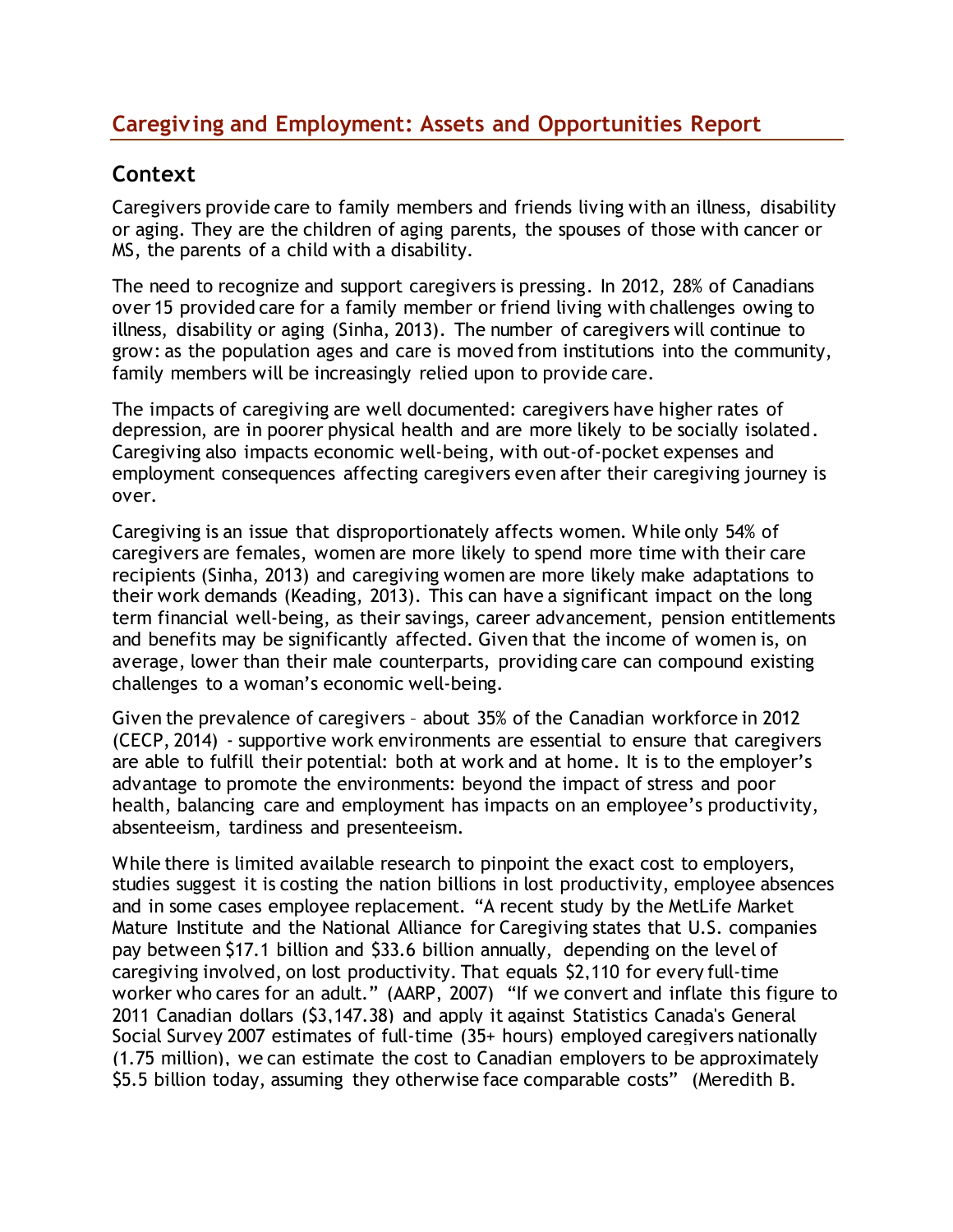Lilly, 2011). The Conference Board of Canada estimated the cost to employers in lost productivity alone to be \$1.28 billion per year (CECP, 2014).

The good news is that there are steps that appropriate caregiver intervention strategies can take that will not only provide caregivers with some much needed support and improve their well-being, but it can also reduce the negative work related effects of caregiving. Donna Wagner, Ph.D., director of the Center for Productive Aging at Towson University in Maryland say "small modifications are likely to result in large benefits in terms of retention of valued employees, recruitment of talented workers, and a more productive workforce overall. (Health Advocate, 2010)"

# **Overview of the Employer Supports Project**

The Alberta Caregivers Association (ACGA) aims to empower caregivers and promote their well-being. As an organization grounded in the caregiver experience, the ACGA's activities and priorities are determined by the needs identified by caregivers themselves.

The financial and employment consequences of providing care is one issues most commonly identified. Given that current demographic and societal trends indicate that the demand on family caregivers will only increase, the ACGA believes that it is in the best interest of employers to start addressing the needs of caregivers now. This project aims to help employers do that by providing them with the information, tools and resources they need in order to effectively support their caregiving employees.

About the Needs Assessment Process

To inform the development of effective tools and resources, the Alberta Caregivers Association conducted a needs assessment to identify the needs, challenges and benefits of supporting caregivers. This assessment consisted of:

- A literature review to better understand what is currently known about the challenges caregivers and employers experience.
- Focus groups with employers and caregivers to:
	- $\circ$  Affirm that issues identified in other literature reflected their experience.
	- o Determine if there were factors that were unique to Alberta and/or not captured in the literature.
	- $\circ$  Identify where there was agreement between employers and caregivers on potential, workable supports.
	- o Identify resources, tools, and practices that would help employers better understand and support caregivers.
- An environmental scan to determine what resources exist/or could be adapted and what gaps still exist.

# **Findings**

Through the assessment, several themes emerged. They can be broadly grouped into the following categories: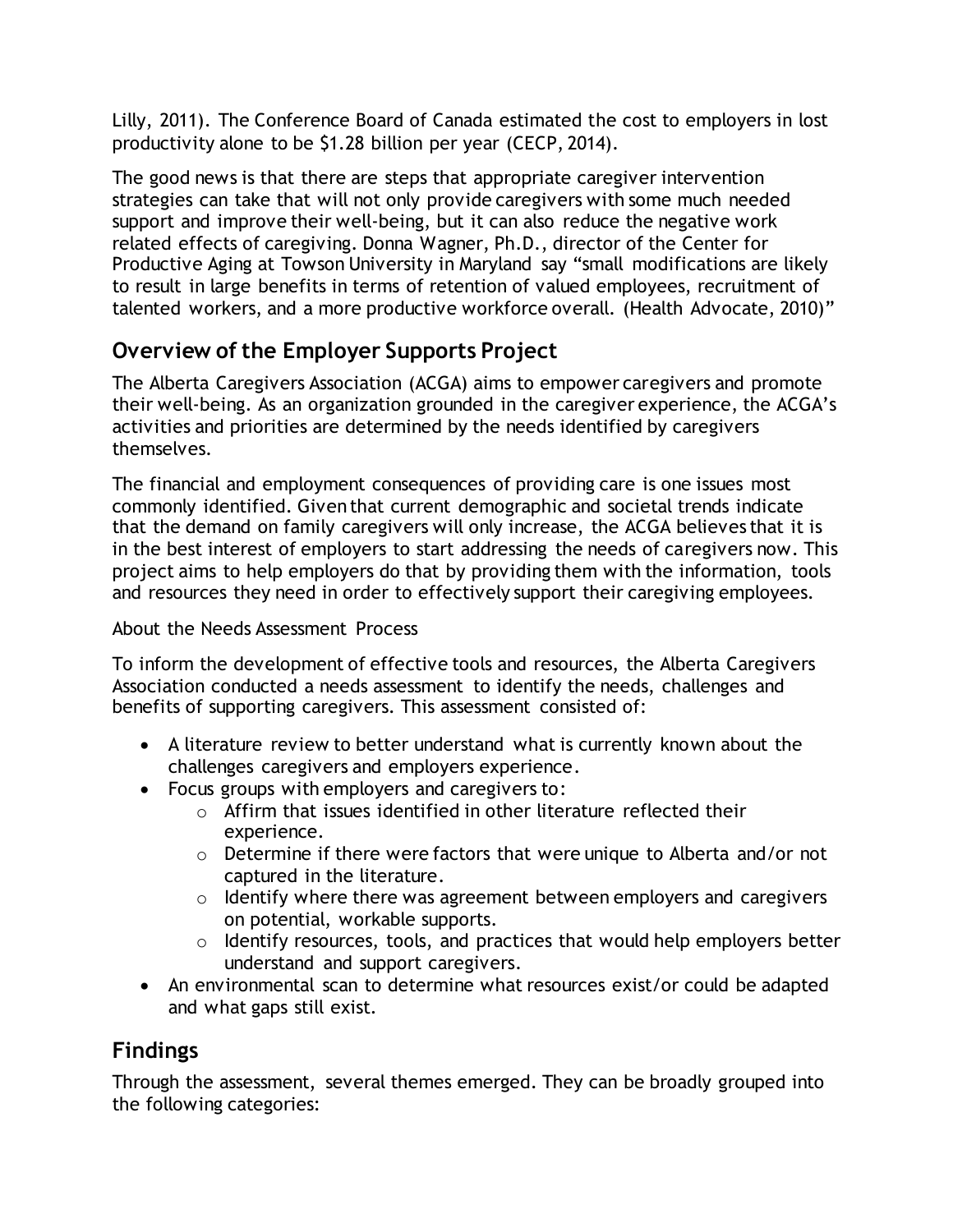- 1. The impacts of caregiving on employers and individual caregivers,
- 2. Available supportive options and additional supports that would be helpful
- 3. Enabling and complicating factors in the creation of a supportive work environment
- 4. The benefits of a supportive environment for both caregivers and employers

## **Impacts of Caregiving in the Workplace**

### *Impacts on Individual Caregivers*

Both caregivers and employers identified a number of impacts that balancing care and employment could have on a caregiver:

- Quitting or losing a job because of caregiving:
	- $\circ$  Several participating caregivers reported that they had left a job or been terminated because of their caregiving role.

"You have a choice, to place him and stay employed or to keep him and you're terminated." Your choice. I was terminated and there went my income of \$10,000 a month, right out the window."

- $\circ$  For the most part, participants found new jobs that allowed for more flexibility, rather than leaving the workplace.
- $\circ$  Employers in the focus group reported that caregivers leaving employment altogether was fairly rare and their caregiving was a factor, rather than the sole reason the caregiver left. For example, an employee was thinking of retiring and when the caregiving demands increased she decided that this was the time to go.
- $\circ$  The employers' perception of the rarity of caregiving leaving employment is reflected in research. According to findings from Statistics Canada's 2012 General Social Survey, Quitting or losing a job was rare, but was experienced by 2% of employed women caregivers and 0.5% of employed men caregivers (Lero et Al., 2012).
- $\circ$  Early retirement to provide care was reported by 4.4% of women caregivers and 1.1% of their male counterparts (Lero et Al., 2012).
- Unable to progress in career
	- $\circ$  Caregivers in the focus groups reported being unable to progress in their careers and either had to refuse management positions or were forced to take jobs with fewer responsibilities in order to have a more flexible schedule.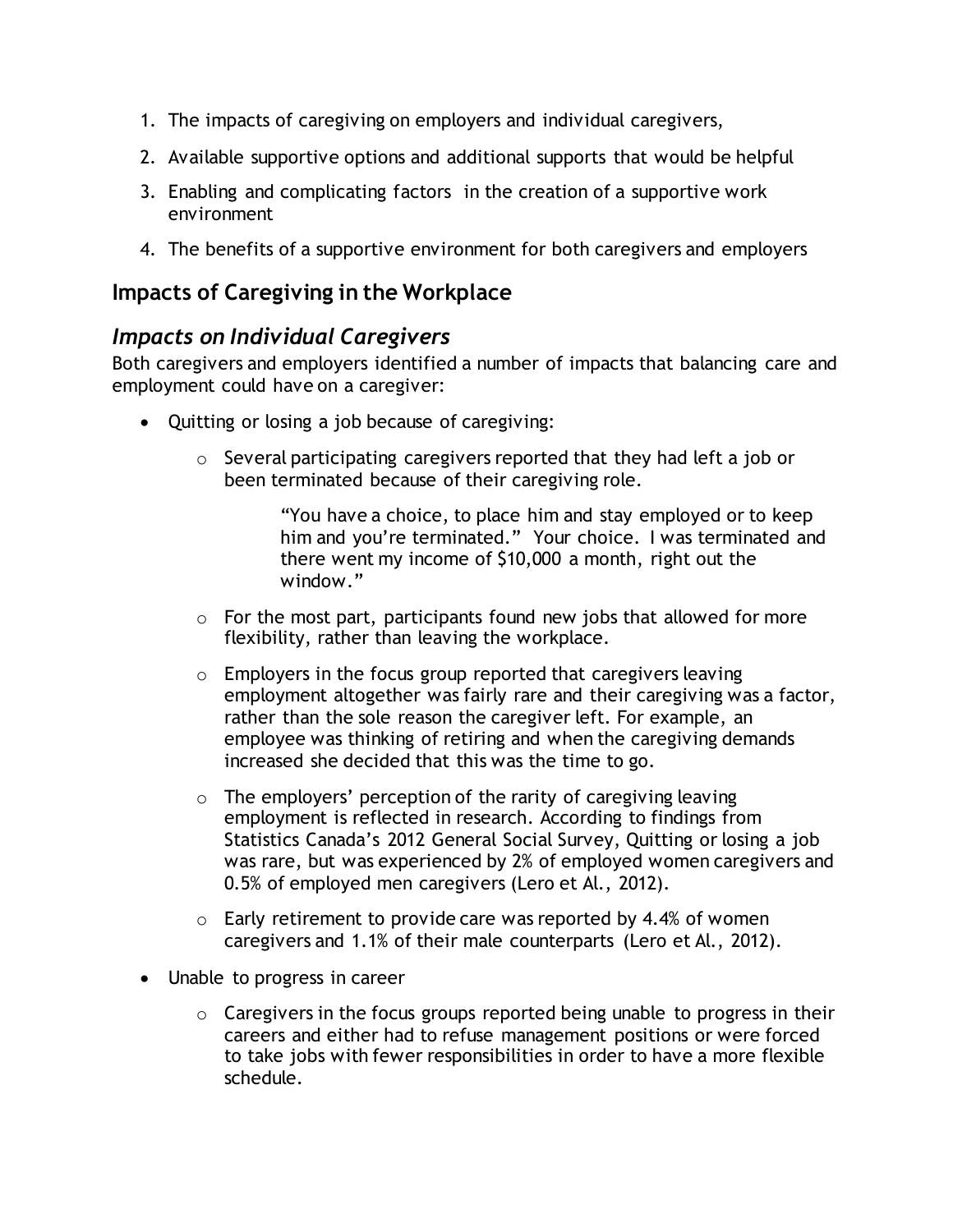- o Among those aged 45 and older, almost 5% of employed women caregivers and 3% of their male counterparts turned down a job offer or promotion because of caregiving responsibilities (Fast et Al, 2013).
- o A recent Canadian study reported that almost 30% of caregivers decreased their work hours (Fast et Al, 2013).
- o Broader family situations were also considered. For example, if the caregiver's partner's career had more potential, then the woman would 'become the caregiver' and limit her career.
- Taking time off
	- $\circ$  Caregivers reported the need for flexible working hours in order to balance appointments and other care needs. If the employer was unwilling or unable to accommodate the caregiver, the caregiver often had to use vacation days to manage these needs.
	- $\circ$  Employers reported that the first sign that an employee was caregiving was often an increase in absenteeism and tardiness.
	- $\circ$  Caregivers are more likely to reduce hours than stop working all together (Fast et Al, 2013). The most frequent accommodation (self-reported by 65% of US caregivers) involved getting to work late, leaving early, or taking time off during the day to accommodate caregiving (Keating, et Al, 2013).
	- $\circ$  In 2012, 15% of paid caregivers reduced their paid work hours to provide care (Fast et Al., 2014).
- Lost income due to unpaid leave
	- $\circ$  Generally paid leave options, including sick days, were not available for caregivers. The employer group reported that unpaid leave was an option, however it was generally not feasible, as caregivers could not afford to lose the income. This is also supported in much of the literature.

### *Impacts on Employers*

The employer focus group identified several impacts of having caregiving employees in the workplace:

 Employers reported that caregivers often did not self-identify themselves to their employer, the first sign they would see is an increase in absenteeism and a decrease in productivity.

> "We had a really great, wonderful performer and all of a sudden they're not and there's complaints coming in…"

"It's sporadic and it's calling in and 'I won't be in today'"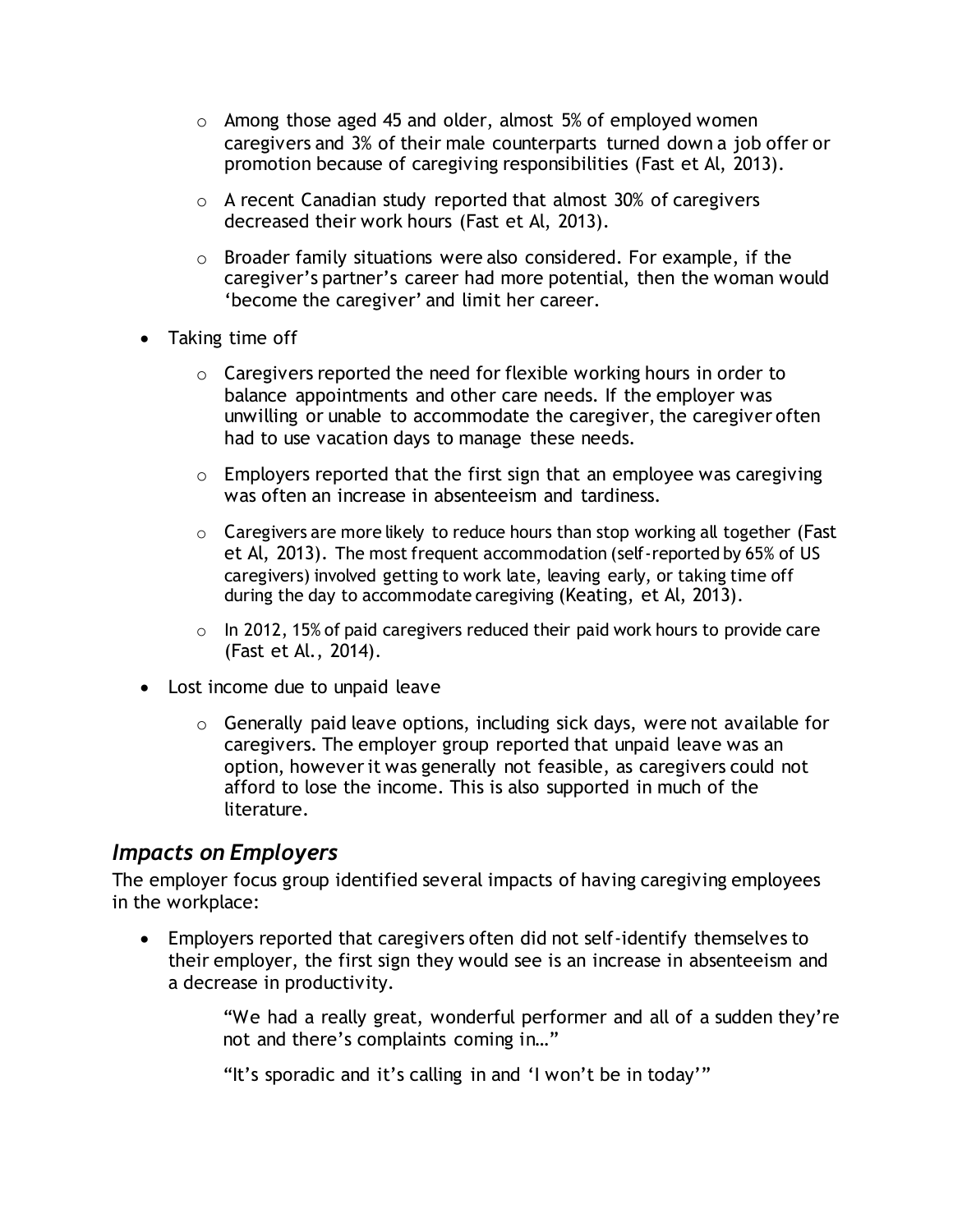- o This aligns with the impacts identified in the General Social Survey. In 2012 44% of caregivers reported missing work to provide care. Caregivers missed an average of 8-9 days per year (Fast et Al., 2014).
- Both absenteeism and partial absenteeism costs employers.
	- $\circ$  Employee benefits often include the use of paid sick days which is an expense that is often tracked by payroll
	- $\circ$  The most common consequences of caregiving observed by employers were partial absenteeism, including employees arriving late or leaving early (84%), and taking unscheduled part or full days off (74%) due to caregiving (Keating et Al., 2013)
		- According to the Metlife study (2006) 58% of employees leave work early or come in late and 22% of those caregivers are unable to make up the time
- According to a 2004 Harvard Business School report presenteeism is actually more costly to employers than absenteeism (Haslanger, 2010). Presenteeism is less visible to employers since it is not something that can be as easily calculated as "direct costs" defined by Keating et Al. (2013) as items tracked through payroll, benefits and other administrative systems.
- Employers in the focus group did reported that projects had been delayed and deadlines were sometimes not met because family care needs pulled caregivers away from work in one way or another. Missing work related deadlines is reported as a great source of stress for many caregivers when they are trying to juggle work and family care needs.
- Employers in the focus group also incurred expenses to cover temporary or contract staff person to replace the absent employee and in some cases ended up hiring a contractor to assist in workload and help meet important deadlines
- Literature supports the employers from the focus groups reports that other staff will often step up and take on extra work to fill the gap left by caregiving employees. This can cost companies money as well because
	- $\circ$  Supervisors often have to take time problem solving and reassigning tasks
	- o Overtime of the other staff costs money since they may need to come in early or leave late in order to do both their own job and make up their caregiving coworkers missed tasks
- While leaving employment due to caregiving is rare (less than 3%) the cost of replacing employees who were unable to remain in the workforce.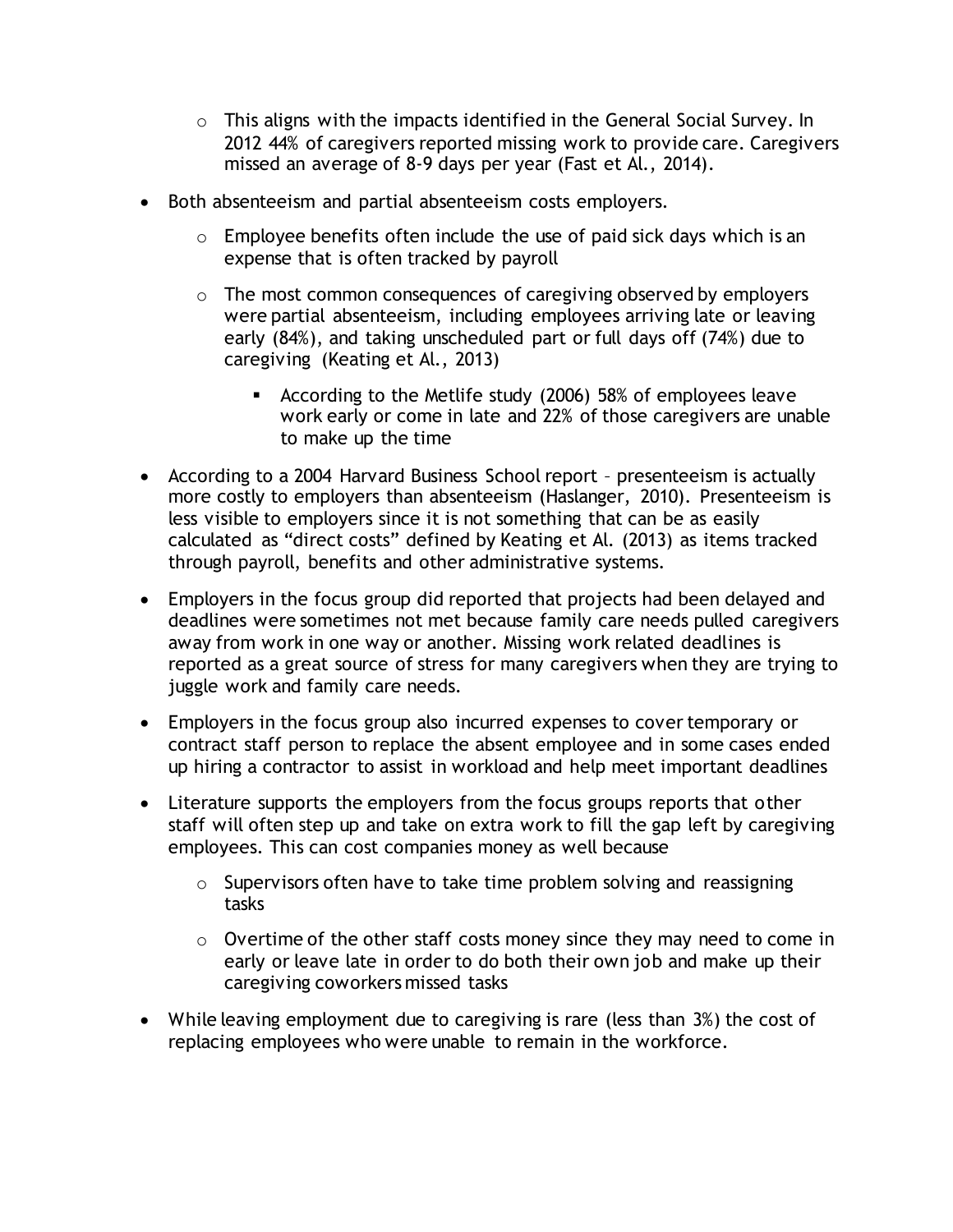- o The MetLife Caregiving Cost Study used a conservative base of 50% of median annual wage as the cost of replacing an employee who left their job because of their care responsibilities.
- Additional benefits costs
	- o Over time, high levels of caregiver strain and associated states of anxiety and depression can lead to higher medical and prescription drug costs, greater use of sick days as a result of caregiving, and higher rates of short-term disability leave (Keating et Al., 2013)
	- $\circ$  In one study, employers paid about 8% more for the health care of caregiver employees compared to non-caregivers, potentially costing U.S. businesses \$13.4 billion per year (Choula & Feinberg, 2012).
- Keating et al. identified that there are some "discretionary" costs that may be incurred that are not a requirement but are strategies implemented by employees that can reduce avoidable costs. These costs are often considered an investment because it makes companies more competitive in the job market, and has proven to increase employee productivity and commitment (Small, 2013). Some of these benefits include senior care planners, adult day care subsidies and vouchers, or flexible scheduling.
	- $\circ$  Employers in the focus group reported offering flexible scheduling, earned days off programs, and partnerships with daycare/eldercare providers.

# *Available supportive options and additional supports that would be helpful*

### **Policies**

- Flexible work arrangements are the most commonly requested support made by caregivers according to the WorkLife Resource centre (EMORY). Some benefits that employers and caregivers reported to be helpful include:
	- o Option to switch between full and part-time
	- o Compressed work week
	- o Flexible scheduling
- Caregivers also reported that the ability to telecommute or work from home, would be helpful.
	- o Cisco Systems' telecommuting program reported \$195 million savings in 2003 from increased worker productivity (Health Advocate, 2010).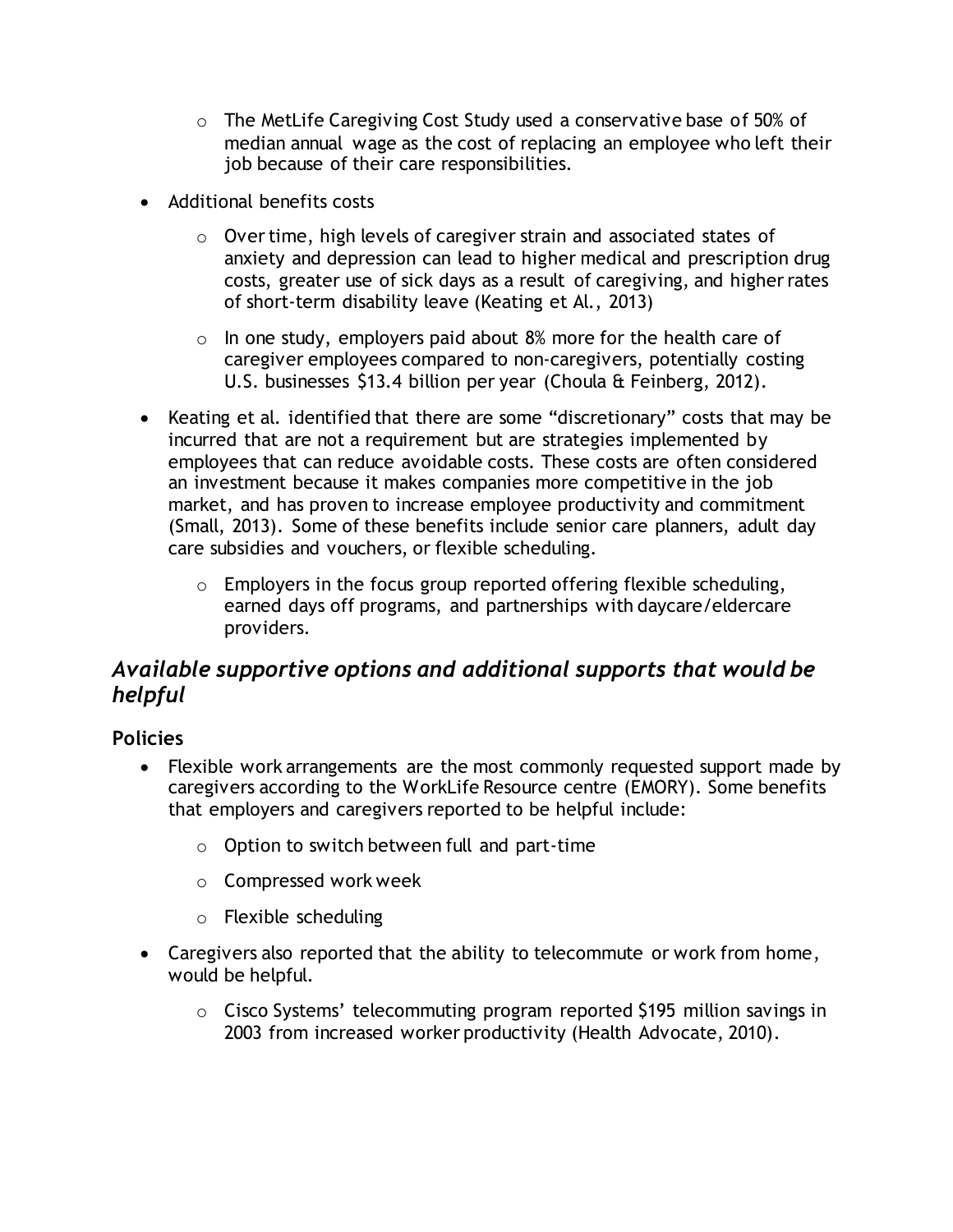- Caregivers need more than flexible time and emotional support because caregiving can cause financial hardships and therefore it is not feasible to take unpaid time off work. Caregivers and employers in the focus groups suggested:
	- $\circ$  A change to sick day polices to include family care or family medical appointments
	- $\circ$  Earned days off as an alternative to assist employees who have regular caregiving demands. Some companies offer this benefit allowing workers to work a certain amount of time over the regular workday allowing them to take a day off ever other or every third week. This helps employers plan ahead to cover the caregiver's absence.
	- $\circ$  Sharing vacation and sick days.
		- This benefit allows coworkers to donate their vacation days or sick days to a caregiving employee who needs it. Employers who implemented this in supportive work environments found this program to be successful.
	- $\circ$  Caregivers reported that they would like to have some sort of income averaging, similar to the way a teacher's salary might be distributed. This would allow caregivers to take time off when they need it and still receive the same regular paycheck.
- Sensitivity training is something that employers felt would be beneficial.
	- o Management plays a central role in workplace culture. Sensitivity training for management would help alleviate caregiver's fears of the negative repercussions of their dual roles. When employees can work with management to find solutions that balance work and care needs the whole team organization can benefit. Some caregivers reported having use of an informal buddy system where supervisors assigned backup presenters in case the caregiving presenter has an emergency situation.

#### **Services**

- Employers in the focus group reported having some form of eldercare benefit for their staff. Services included partnering with a local day program. Literature suggests that other companies used subsidies, vouchers or discounts for child/eldercare, including respite (Health Advocate, 2010).
- Caregivers in the focus group suggested that having a private room on site that allows caregivers to make private calls from or just have space to take a break that is away from other noises and distractions. Limited research supports this fact, however the importance of quiet has been a recommended strategy for managing with stress and depression, in hospitals, and in many caregiving environments.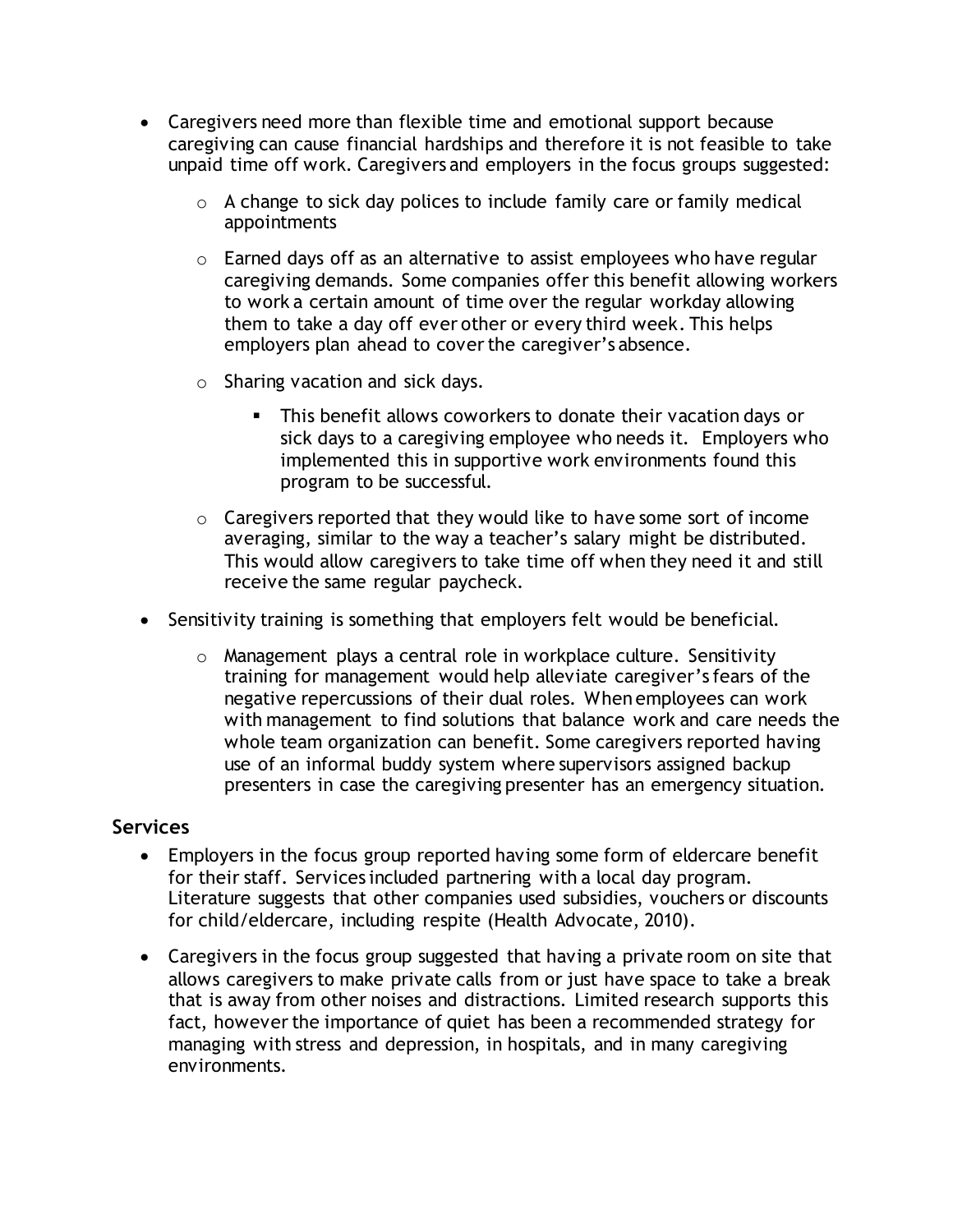*"Stress comes not just from too much work and not enough control, but also from the constant onslaught of daily stimulation: emails, phones and all manner of entertainment and distraction. The best antidote [Quiet] is the cheapest—and the hardest to come by (Clores, 2012)"* 

- Some employers offer employee wellness programs and workplace benefits that can be very useful for caregiving employees.
	- o Some companies offer massage services as part of their employee benefits. Dwyer (2007) suggests that many caregivers are touch deprived which can lead to physical and emotional challenges. Massage can directly improve a person's immune system, digestion, respiration, circulation, nervous system, and muscle health. Massage allows caregivers to be "cared for" and many caregivers reported feeling that the tension in their bodies melted away during massage.
	- o For many caregivers, finding information and resources can be time consuming. Caregivers and employers have identified a need to support caregivers in this but offering some sort of referral service or caregiver support information sheet.
- Caregivers reported fear of stigma in the office, as well as feeling that they were being treated differently. Employers suggested that caregiver awareness education would be helpful.
	- $\circ$  Research suggests that it is best for the company to support of culture of care holistically, in involve the whole team – not just the caregiver and supervisor (Snelling S., 2013). This can be done through office lunch and learns or providing pamphlets in common areas such as break rooms.

## *Enabling and complicating factors in the creation of a supportive work environment*

#### **Enabling Factors**

- Workplace culture.
	- $\circ$  Work-life balance is a corporate value that is becoming increasingly important to younger generations of employees. Literature suggests that it does not matter what kind of benefits are offered in a workplace if an employee does not feel safe from discrimination or judgment. Employers confirmed this notion in the focus group.

*"One of our corporate values, and it's been that way since '98 is wellness and balanced lifestyle… I think because of the other values, people are more inclined to self-disclose ..."*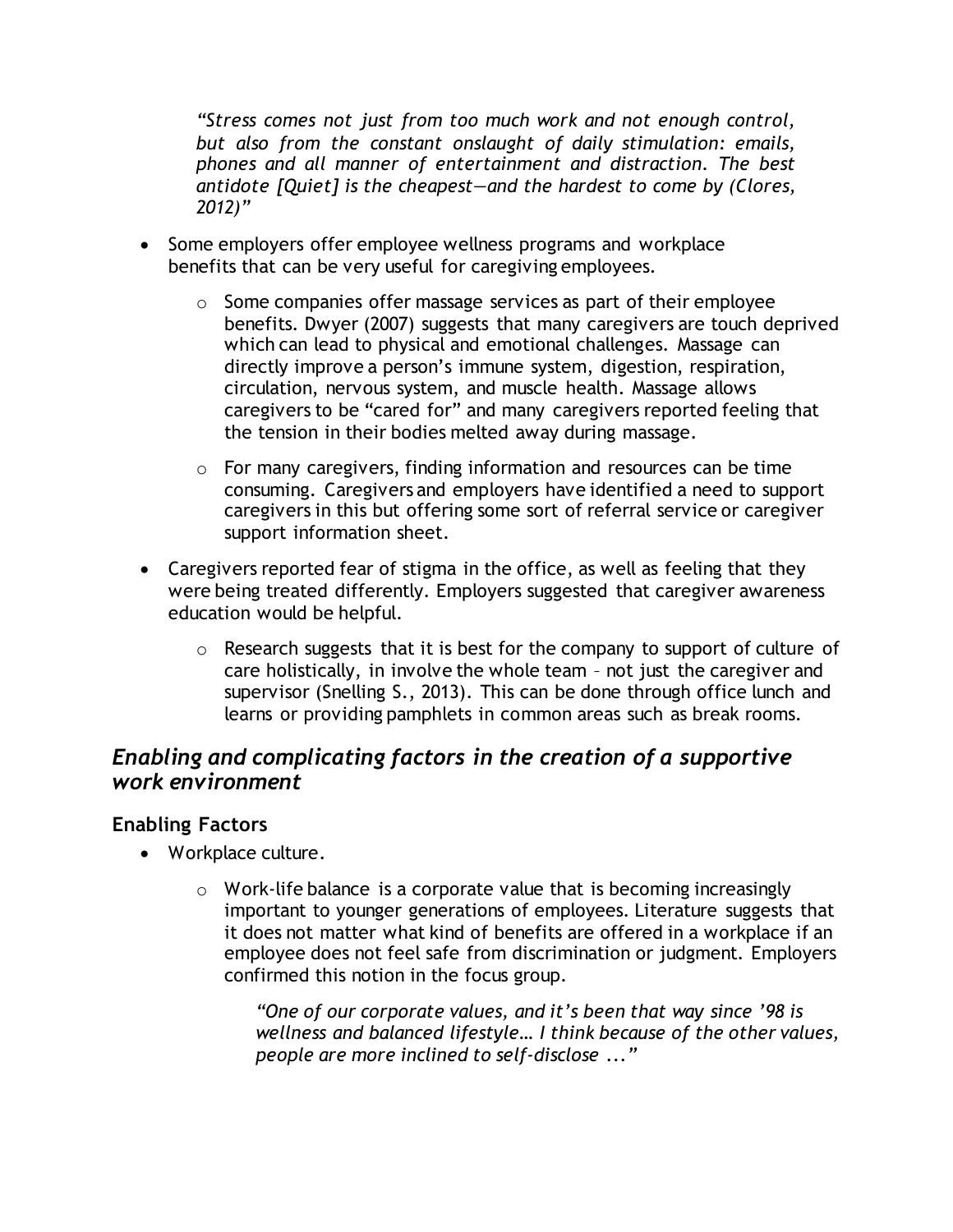$\circ$  Employers in the focus group recognized the importance of the quality of relationship between multiple levels of management and employees.

*"I'm fortunate, the area that I work in, I'm a manager and my director is supportive as well. So it allows me, as the manager, to be able to better support my employees."*

- o Creating a workplace culture where caregivers feel safe to communicate with management and coworkers, and to utilize services and benefits available gives the company a significant advantage.
	- **Employers in the focus group said that open communication and** caregivers being able to plan absences ahead where possible allowed them to accommodate caregiver's family responsibilities and better plan and manage their department's workload.
- o The BC Employer Toolkit reported research suggests that productivity actually increases approximately 20% after employers implement family friendly workplace policies, staff turnover decreases by 50% (Small, 2013).
- o Similarly in the *Best Practices in Workplace Eldercare* one employer states that the benefits that the company received from implementing family friendly strategies included improved retention, increased loyalty and productivity as well as higher employee engagement; which they felt far outweighed the cost invested into the programs (Wagner D. L. et Al., 2012).
- Knowledge of legal requirements. Not only is accommodating caregiving employees special circumstances a compassionate act that will increase productivity and loyalty; it has actually found by the courts to be a legal obligation.

*"The duty to accommodate means that sometimes it is necessary to treat someone differently in order to prevent or reduce discrimination… In the case of caregiving, a duty to accommodate may arise when an employee's obligation to care for a family member, combined with the employer's existing rules or policies, make the employee unable to participate fully at work.* (OHRC, 2008)*"*

o Employers felt that guidelines and knowledge about accommodation for caregivers would make it easier to enforce supporting caregivers in the workplace.

#### **Complicating**

 Work still needs to get done. A common theme in the focus group with employers was the tension between cost and compassion.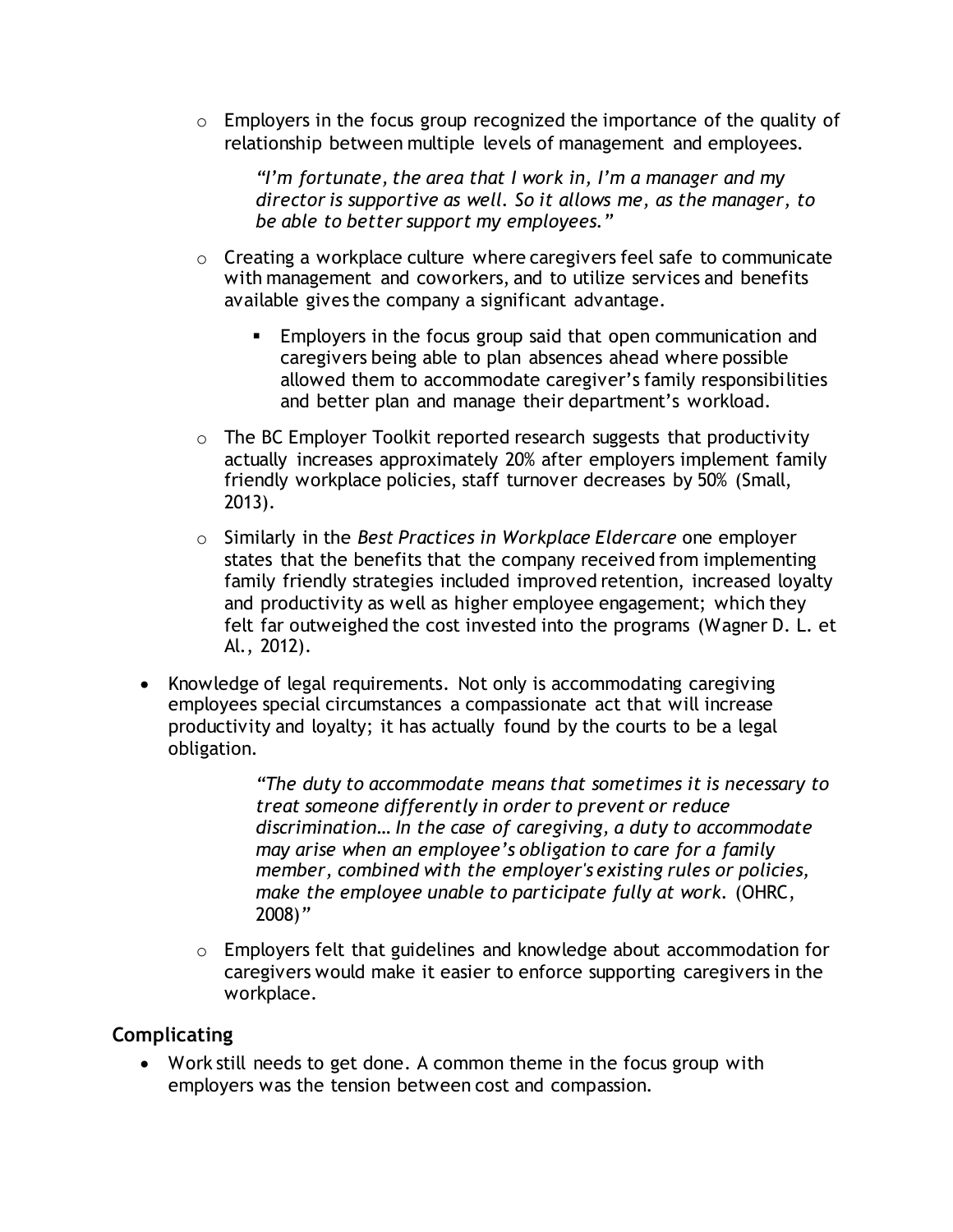- $\circ$  Employers reported that while they had compassion for and wanted to support their employees, ultimately the bottom line is important to the business and there are deadlines that still need to be met.
- The type of work limits the type of support available
	- o Examples include teaching in educational environments.

*"We don't have that ability to telework, we don't have that ability to do compressed, we're dealing typically with people working in the school environment. They have to be there….They have to be in the classroom. Either they're an education assistant or teacher, what have you, so they've got the ability to apply for leave without pay. Most of them don't want that, they want to be paid and so we've had some struggles. It's been awful, to be honest because our insurance plan doesn't have a niche for this." – Quote from the employer focus group* 

- $\circ$  Employers in the focus group also talked about union involvement as a complicating factor.
	- **•** Despite the fact that unions are bound by the same Human Rights "Duty to Accommodate (OHRC, 2008)," employers reported that having union involvement added a layer of complexity since they have to be wary of setting a precedence.
- Perception of accommodations
	- $\circ$  Caregivers identified the risk of resentment from work colleagues who were asked to take on more work in order to accommodate the caregiving employee.
		- In the employed caregiver focus groups, there were two caregiving employees who worked at the same company. One worked full time while the other worked part time. It was perceived that the part time employee received more accommodations than the full time employee.
	- $\circ$  "Almost half of employed caregivers feel that they cannot use flex work arrangements without it having a negative impact on their careers (RAPP, 2014)."
	- o The Shriver Report *"A Woman's Nation Takes on Alzheimer's"* found 46 percent of female employees asked for time off for caregiving were denied (Snelling, 2013).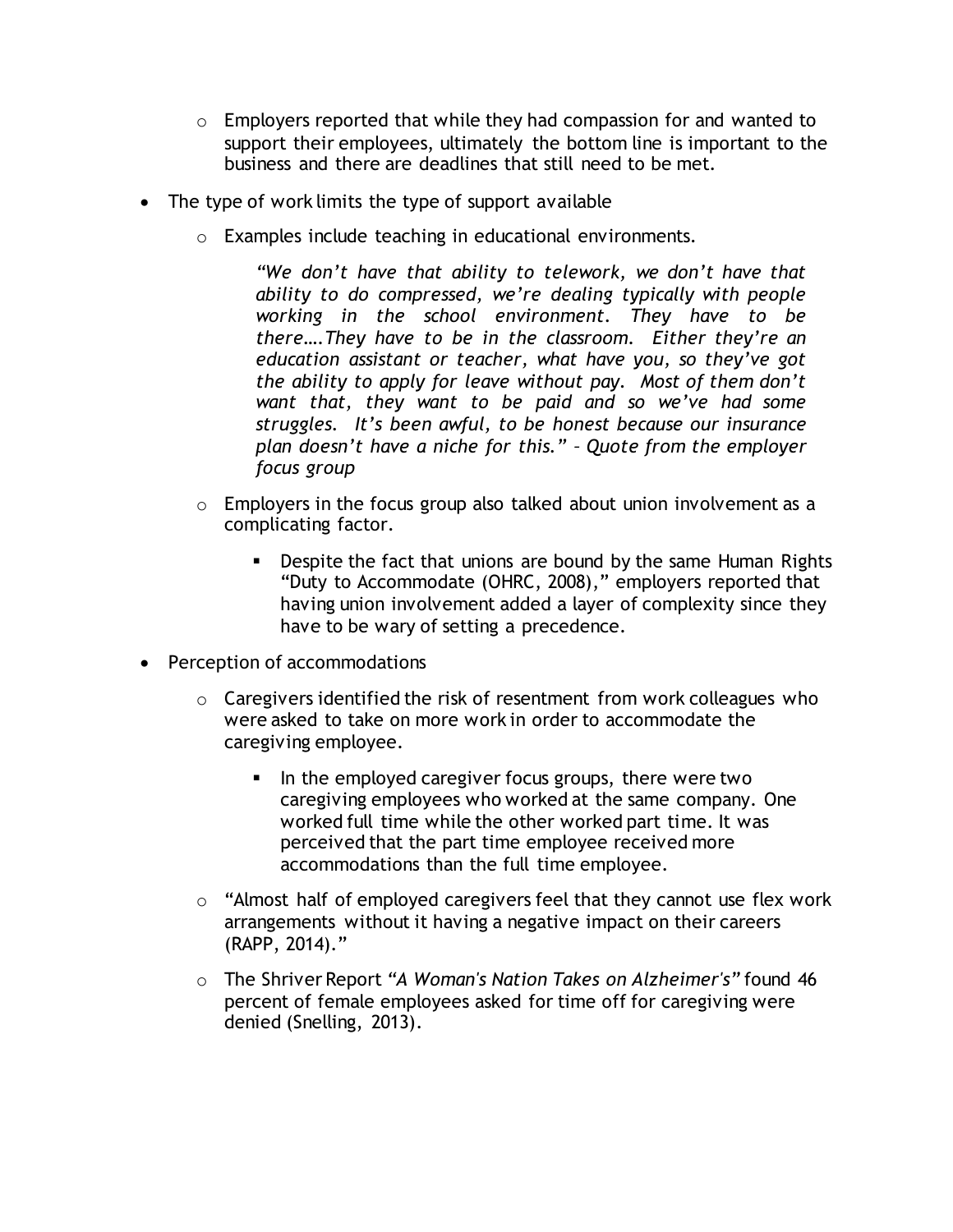#### **The benefits of a supportive environment for both caregivers and employers**

- Work schedule flexibility and other work-based supports offered by employers to their employed caregivers have generally been perceived quite positively and has led to increased loyalty, commitment, and satisfaction (Neal & Wagner, Goyer, 2013). Caregivers in the focus group reported:
	- $\circ$  That they are happy to stay in their current jobs because of the positive work environment
	- o That they were motivated to 'work harder' to prove that they deserved the accommodations they were receiving to their supervisors and other coworkers.
- Caregivers develop skills that benefit the workplace. Caregivers in the focus group said these skills include: ability to focus, problem solve, research and have empathy for others.
- In the focus groups, caregivers identified that work actually gives them a 'break' from their family responsibilities. Similarly, in the focus group conducted with employers it was felt that some caregivers did not want to be identified in the workplace, because work was their place to be 'normal', essentially working was a form of respite for the caregiver. Anecdotally, this sense of respite at work has been identified by Alberta Caregivers Association's clients as well.
- Employers in the focus group want to invest in good staff and foster good employee/employer relations. Literature supports that companies truly value experienced hard working employees and want to retain them in the workforce (Health Advocate, 2010). Caregivers have identified that feeling supported and valued made them feel a strong sense of loyalty to the company.
	- $\circ$  Workplace flexibility and an environment that supports a work-life balance has been identified as a key motivator for higher responsibility positions and it is proven to improve retention and moral (AARP, 2007).

# **The Intersection of Caregiving, Employment and Gender**

Caregivers face restricted work hours, decreased work productivity, career limitations and in some cases are forced to leave work all together. The issue runs even deeper than that. Many caregivers will then incur health expenses from their own declining health, and as a result of lost income due to caregiving responsibilities their pensions can be impacted significantly. Bittman and associates (2007) reported that the average annual incomes of those who have had caring responsibilities for 1 to 2 years is 30% lower than for non-caregivers (Keating, et Al, 2013).

While both men and women give care, the impacts of caregiving disproportionately affect women.

Women spend more hours caregiving on average (Sinha, 2013)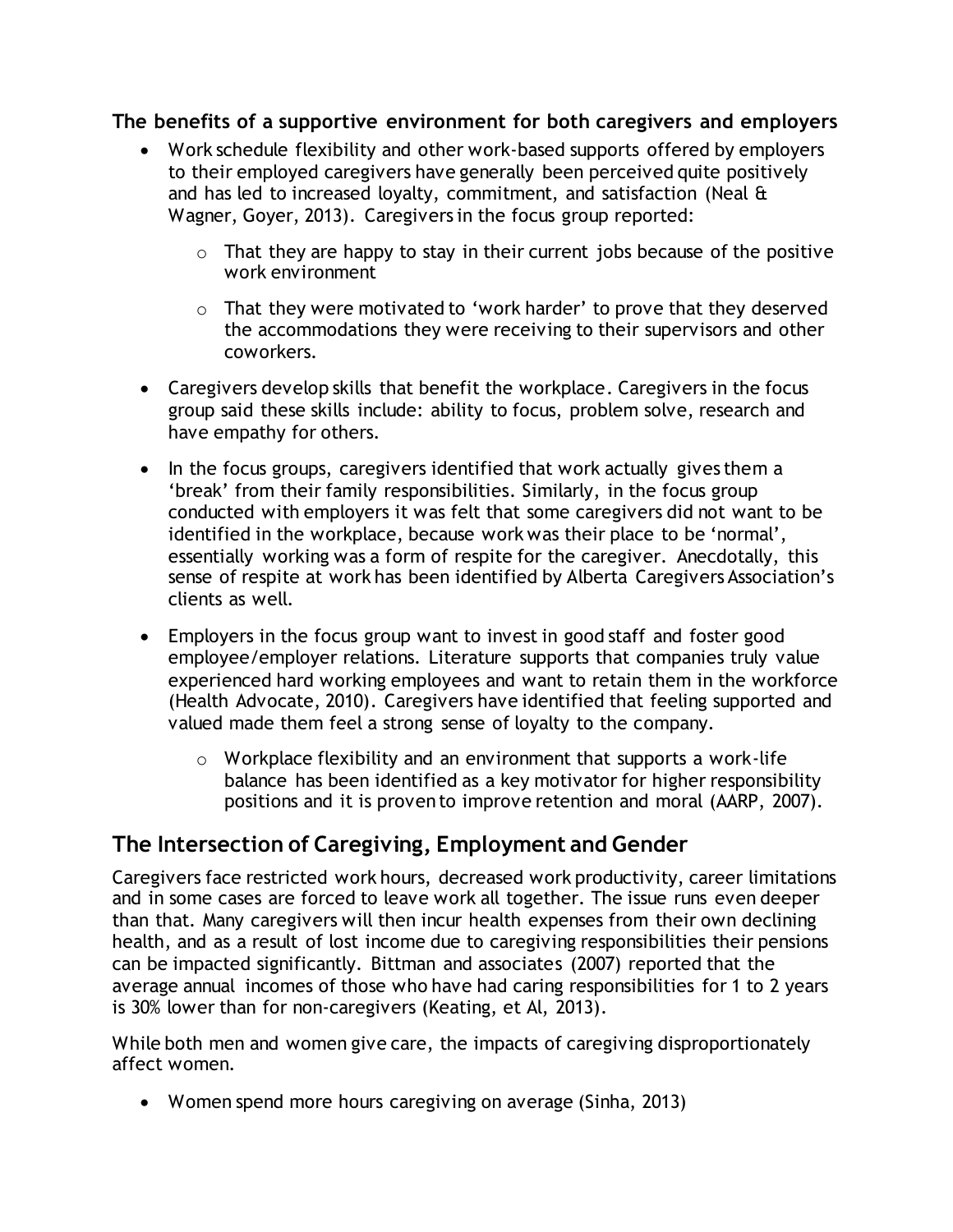- Women are more likely to miss work, and work reduced hours then men (Fast, Et Al., 2013)
- Women were also substantially more likely to assist with medical treatments (27% versus 18% of males) and housework, such as preparing meals (59% and 41% of male counterparts) (Sinha, 2013)
- It's telling that the focus groups were open to men and women, but only women attended, this is maybe not surprising since women tend to face greater employment consequences
- Women are also more likely to take over in cases where they are not the families larger wage earner

Research indicates that gender roles play a part in caregiving decisions and that it is "difficult to move fathers from the financial responsibility". It is often the case that due to the fact that women on average earn less money, they will likely take over the primary caregiver role. For many families, the financial impact of losing or minimizing the male's salary tends to be far more substantial. This is reflected in countries that offer parental leave benefits for both mothers and fathers. According to Stats Canada report in countries where parental leave allocated to the father and is not transferrable to the mother 84-90% of men participate in parental leave - Compare to 10% of fathers filing for parental leave if the benefit is transferrable (Marshall, 2008). In the focus group with employed caregivers one of the participants stated that the outcome of a family discussion around caring for ageing parents was that because she was the lowest income earner of the family, she would be the main provider of care.

# **Recommendations**

# *Awareness and Understanding*

A common theme running throughout the focus groups was the lack of awareness and understanding of caregiver issues. In a 2012 report, a majority of employers said that caregiving was a low priority or low on their radar (RAPP, 2014). Within the workplace, a lack of awareness and understanding leads to caregivers being reluctant to disclose their caregiver status for fear of negative repercussions or perceptions that they aren't 'pulling their weight'. Caregiving is an invisible issue socially as well as in the workplace.

### **Strategies to Enhance Awareness and Understanding**

- 1. Develop a business case for employers to better understand the advantages of supporting caregivers.
- 2. Develop and implement an awareness campaign to educate employers on the impact of caregiving in the workplace including:
	- a. Engage with media to gain attention to caregivers in the workplace.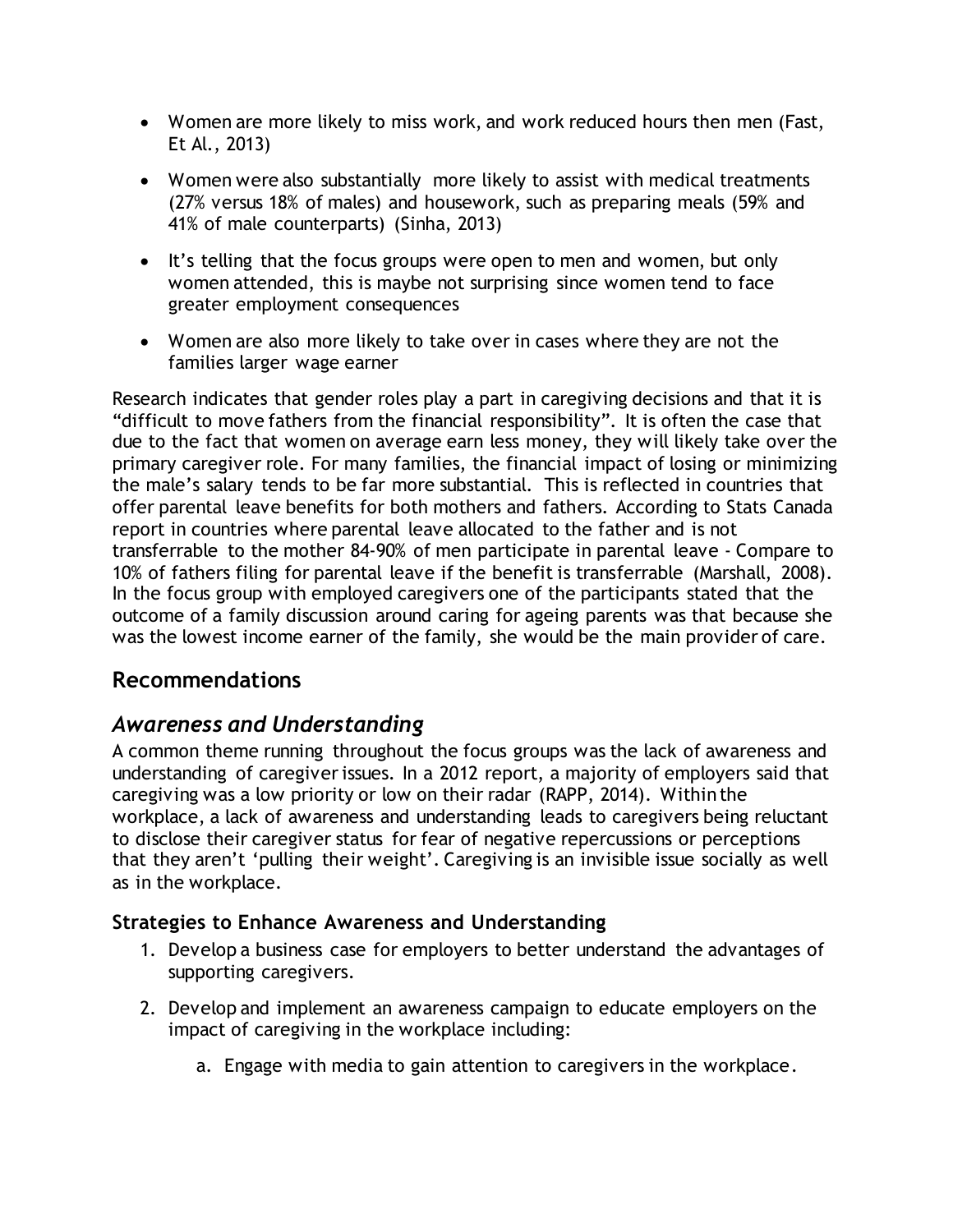- b. Provide presentations at HR conferences, lunch and learns, and at staff meetings.
- c. Create and distribute information materials at trade shows, networking events, industry groups and online.

# *Legislation and Policies*

Employer's duties and responsibilities in relation to supporting caregivers in the workplace are mostly unknown to many employers and human resource professionals. Employers should offer reasonable and dignified solutions to accommodate the employee, up to the point of undue hardship (CHCC, 2014). An article titled "Caregiving is a corporate issue" enforces the idea that caregiving in the workplace is a challenge that needs to be met from a top down approach (Snelling, 2014). Despite the growing numbers of employed caregivers and the productivity and absenteeism costs caregiving can have, most employers are not prepared to address it (Snelling, 2014). Employers revealed that both changes in legislation and some best practice guidelines would help them better manage caregivers in the workplace.

### **Strategies to Impact Legislation and Company Polies**

- 1. Advocate for the recognition of working caregivers at employer level, as well as the provincial and federal level.
- 2. Provide employers with examples of corporate policies around flexible leave, work-life balance and family status as well as best practice guidelines for both hiring and supervising/managing caregiving employees.
- 3. Using the business case developed for awareness and understanding, develop a fact sheet to enforce the employer responsibilities similar to the Canadian Human Rights Commission "Guide to balancing work and caregiver obligations."

# *Improve Workplace Culture*

Some employers have reported that implemented caregivers strategies went underutilized and therefore felt there was not a need at their organization (Snelling, 2014). It is important that new programs need to be promoted consistantly and that the use of these programs remain confidential and without strings (Creating a Supportive Work Environment, n.d.). Evidence confirms that "the key factor between success and failure when implementing new caregiving and eldercare programs is whether one makes improving the culture a priority. Employees must feel sufficient corporate level support for caregiver programs in order to feel that it is safe to participate… (Small, 2013)" Immediate managers set the tone for sharing concerns in the workplace (Creating a Supportive Work Environment, n.d.) thus making it important to management to make sure employees feel safe and that caregiver support programs are visible to the employees.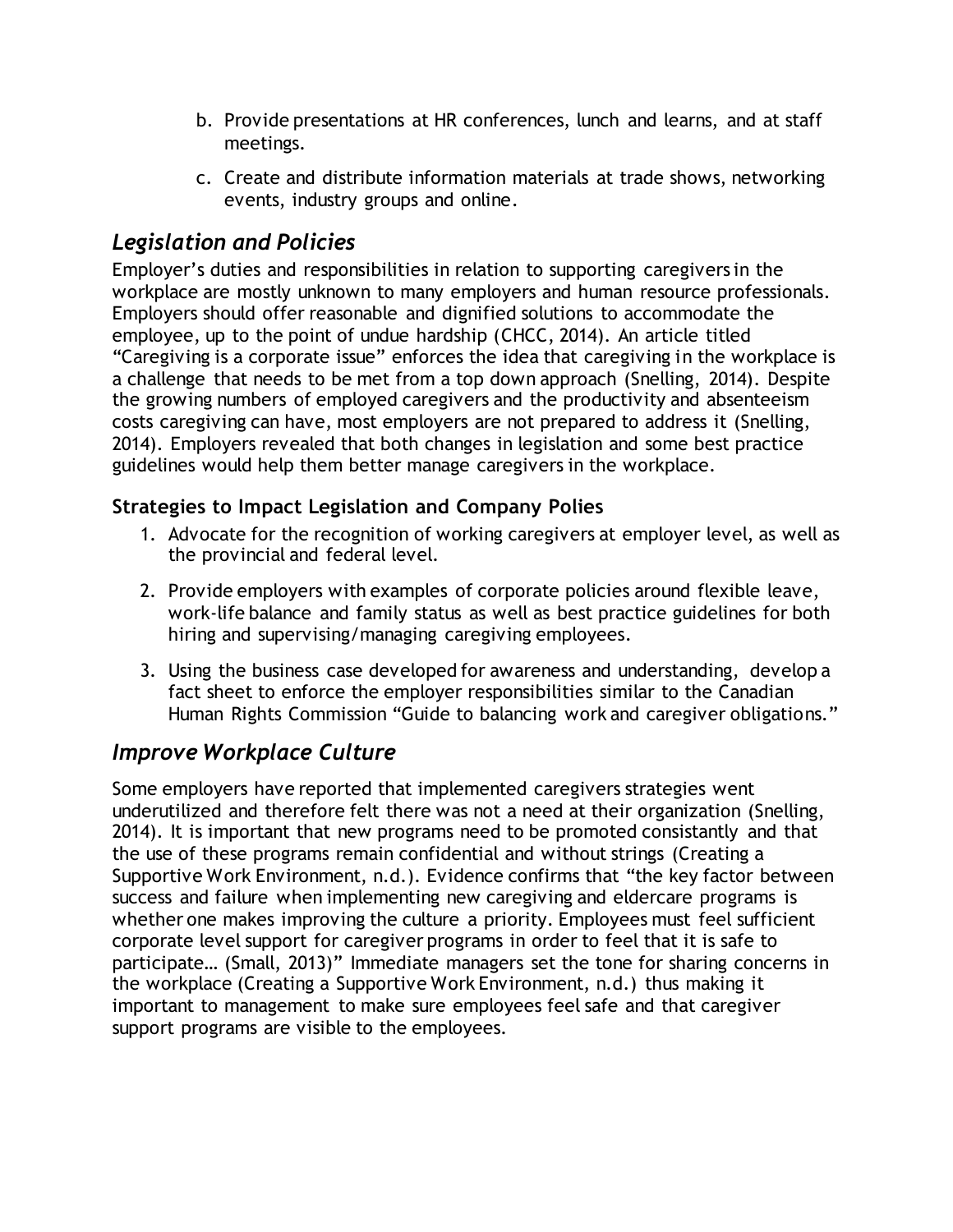#### **Strategies to Improve Workplace Culture**

- 1. Develop training material for supervisors, managers and human resource professionals to:
	- a. Inform supervisors and management about issues in caregiving and impact on business,
	- b. Increase awareness of legal obligations to employers with caregiving responsibilities,
	- c. Provide examples of strategies others have employed that help reduce tension between work and family goals,
	- d. Promote awareness of caregiver resources, and
	- e. Increase understanding of the importance of maintaining an open door policy.
- 2. Create a toolkit for employers to develop their own action plan to manage caregiving employees that balances which could include a quick fact sheet for supervisors as well as a checklist to review with caregivers
- 3. Develop an awareness campaign that employers can implement in the workplace to increase awareness and understanding for the non-caregiving employees to reduce stigma and negative perceptions of caregiving peers. This could involve:
	- a. Promotional posters and pamphlets for employers to set out in communal areas such as break rooms to help start the conversation and demonstrate that family and work-life balance is a corporate value.
	- b. Articles about caregiving in company newsletters.
	- c. Presentations or lunch and learns at meetings centered on caregiver related topics.

# *Improve Caregiver Supports*

There are many low or no cost options that employers can implement that would significantly improve the overall wellbeing of caregivers in the workplace. A common theme identified by caregivers and employers and was supported in literature was the need for information and emotional support. While many smaller independent companies will not have the resources to provide this onsite, the Alberta Caregivers Association has a registered social worker available during office hours by phone and in person that provides a very similar referral service. The Alberta Caregivers Association also offers group programs that could be made available in the workplace. There are many other community resources available that could assist employers in supporting caregivers.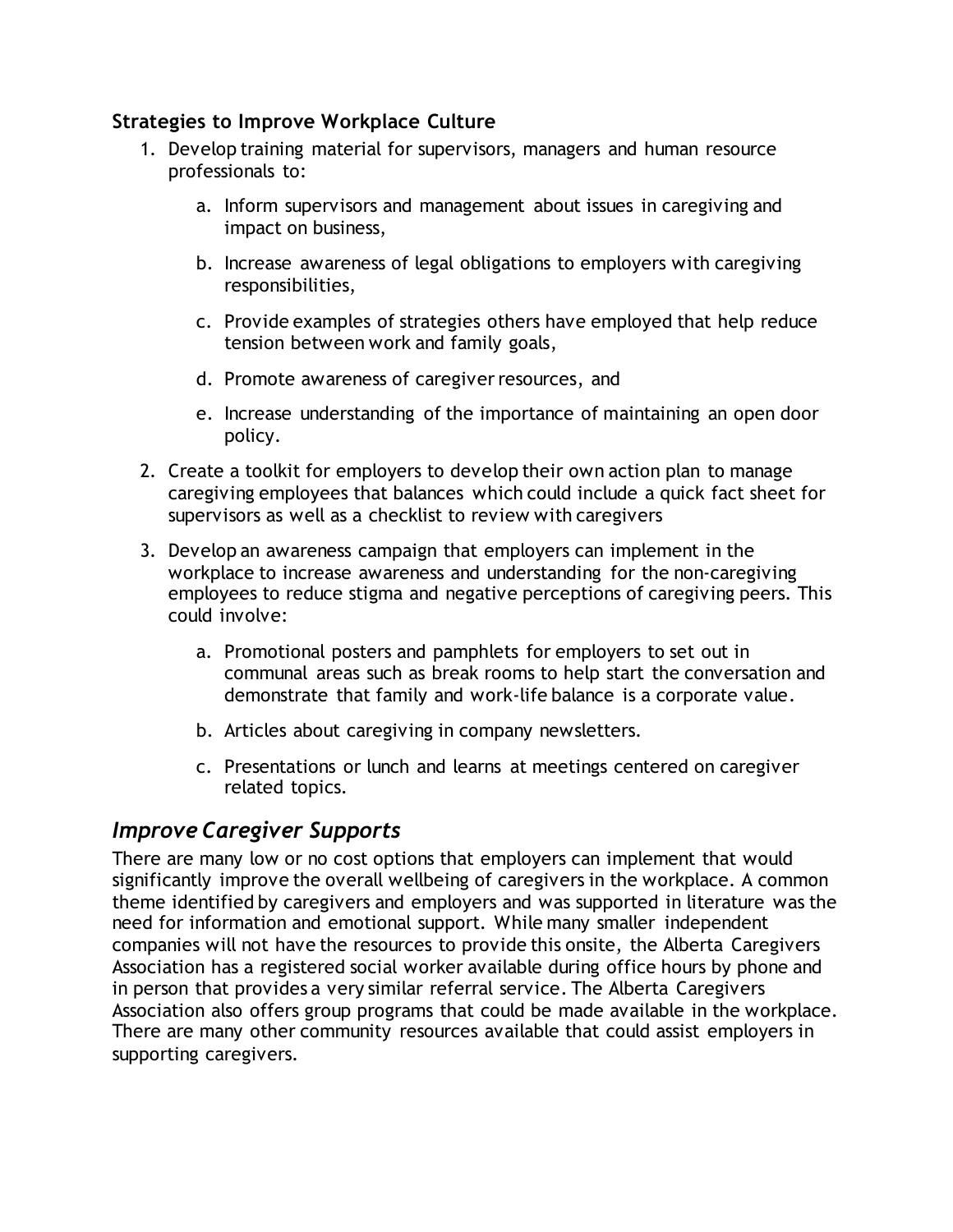## **Strategies to Improve Caregiver Supports**

- 1. Develop a list of low to no cost changes employers can implement to support caregivers such as the quiet room, workplace seminars, a resource library or changing "sick days" to a more accommodating, open ended employee leave day.
- 2. Increase awareness of programs and services offered by the Alberta Caregivers Association's programs and other local resources that inform and emotionally support caregivers using promotional materials, resource information sheets, and caregiver information presentations in workplaces.

# *Empower Caregivers*

Employers in the focus groups said that caregivers need to self-identify as soon as possible because a series of unexplained last minute absences or missed deadlines results can frustrate supervisors and management causing the situation to spiral into something that could have been avoided. According to the National Family Caregivers Association, in their 2001 survey of self-identified family caregivers, it says that "employees who self-identify as a caregiver are more than 90% become more proactive in seeking assistance and can begin to address their stress, guilt and health decline resulting in higher productivity and lower healthcare costs for employers (Centipede Health Network, 2014)"

## **Strategies to Empower Caregivers**

- 1. Create workplace related newsletter articles, pamphlets and online resources to empower caregivers in the workplace including:
	- a. Informing employees of their rights in the workplace, and
	- b. Employee responsibilities to their employer that will help caregivers such as communicating early and planning ahead where possible.

# *Summary*

Caregiving is an issue that impacts individuals, communities, workplaces and the overall economy. Despite the prevalence of caregiving, it is an issue that is not widely recognized or thoroughly understood. It is imperative that employers take steps to understand and address the needs of working caregivers, as well as how a supportive workplace can benefit their company by increasing loyalty and productivity, and decreasing staff turnover.

*"If an employee is forced to choose between caring for a loved one and devoting themselves to work, the company will lose. That loss will most certainly be in work quality and, more deleterious in the long term, in the loss of the hearts and minds of employees in their commitment to the firm."* — Maureen Corcoran

Vice President of Health, Life and Inclusion, Prudential Financial, Inc.2 (Small, 2013)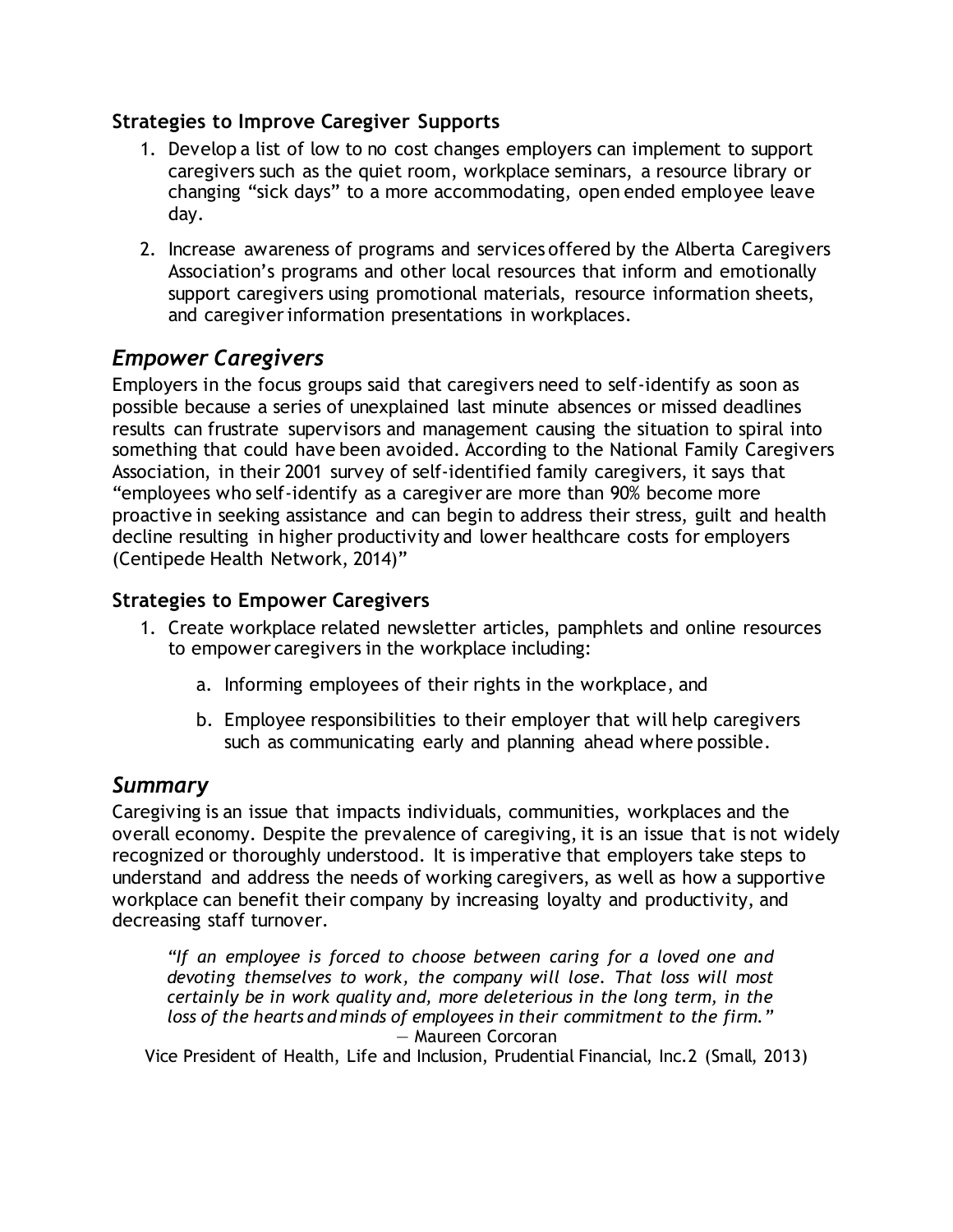#### **References**

- AARP. (2007, July 30). *How Employers Can Support Working Caregivers*. Retrieved from http://www.aarp.org/work/employee-benefits/info-2007/how\_employers\_can\_support\_working\_caregivers.print.html
- CECP. (2014, December 4). *Canadian Employers for Caregivers Plan (CECP)*. Retrieved from Employment and Social Development Canada: http://www.esdc.gc.ca/eng/seniors/cecp/index.shtml
- Centipede Health Network. (2014, July). Worklife solutions: centipede caregiver 360. Retrieved from http://www.heops.com/wpcontent/uploads/2014/07/WORKLIFE-SOLUTIONS-CENTIPEDE-CAREGIVER-360- FINAL-6.26.14.pdf
- CHCC. (2014). *A Guide to Balancing Work and Caregiving Obligations.* Retrieved from Canadian Human Rights Commission: http://www.chrcccdp.gc.ca/sites/default/files/a\_guide\_to\_balancing\_work.pdf
- Choula, L. F. (2012, October). *Understanding the Impact of Family Caregiving on Work*. Retrieved from AARP: http://www.aarp.org/content/dam/aarp/research/public\_policy\_institute/ltc /2012/understanding-impact-family-caregiving-work-AARP-ppi-ltc.pdf
- Clores, S. (2012, October 29). *The Benefits of Quiet for the Body, Mind and Soul.*  Retrieved from National Caregivers Library: http://www.nextavenue.org/article/2012-02/benefits-quiet-body-mind-andspirit
- *Creating a Supportive Work Environment*. (n.d.). Retrieved from National Caregivers Library: http://www.caregiverslibrary.org/for-employers/creating-asupportive-environment-article.aspx
- Dwyer, K. (March-April 2007). *The Value of Massage for Caregivers.* Today's Caregiver. Retrieved from Caregiver.com: http://caregiver.com/magazine/2007/mar-apr/value\_of\_massage.htm
- EMORY. (n.d.). *Flexible Work Arrangements for Employee Caregivers*. Retrieved from Emory - WorkLife Resource Center: http://www.worklife.emory.edu/adultcare/support/flexworkcaregivers.html
- Fast, J., Keating, N., Lero, D. S., Eales, J., & Duncan, K. (2013, December 31). *The economic costs of care to family/friend caregivers: A synthesis of findings*. Retrieved from http://www.rapp.ualberta.ca/~/media/rapp/Publications/Documents/Synthesi sCaregiversEconomicCosts\_2013Dec.pdf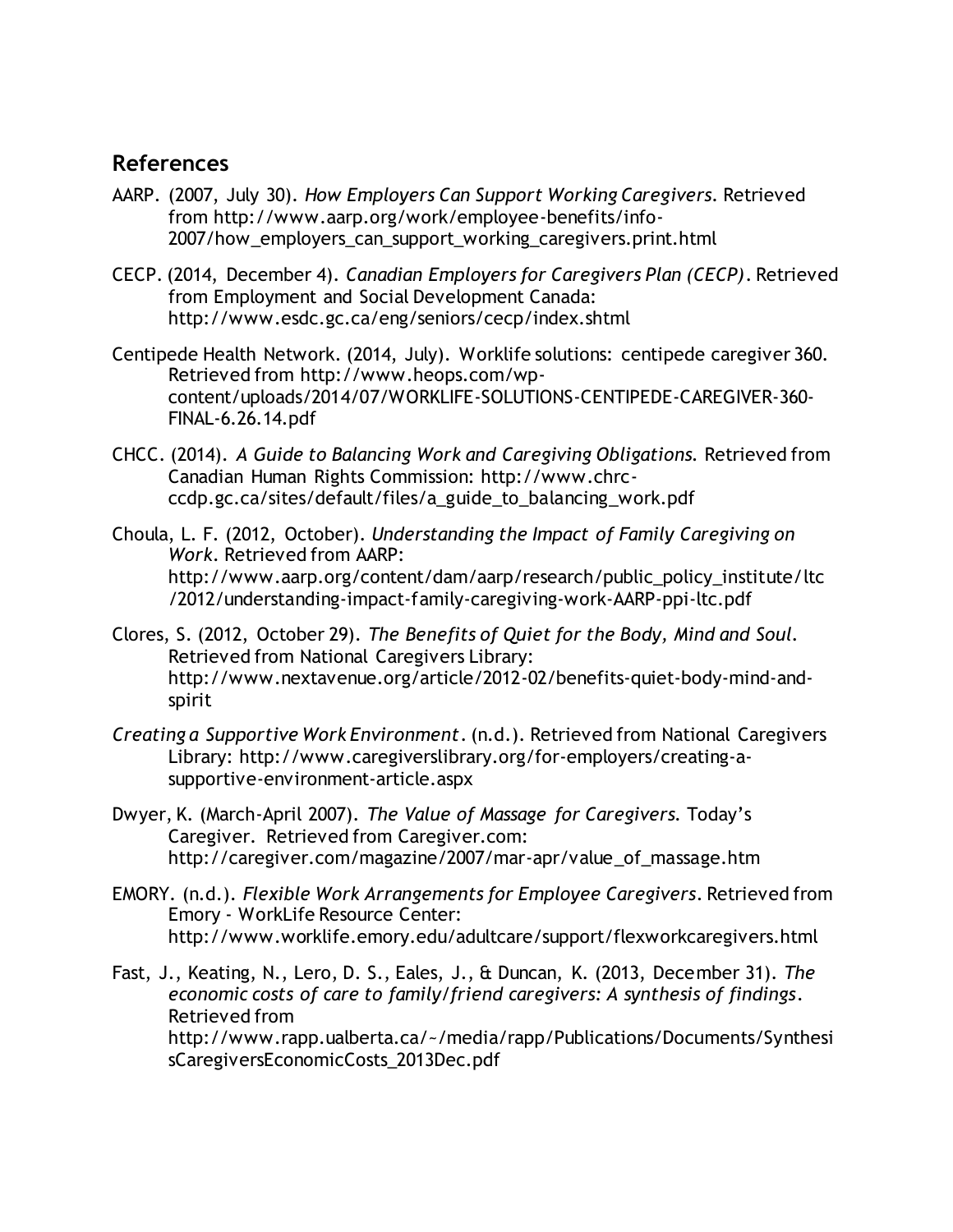- Goyer, A. (n.d.). *Working Caregivers in the United States*. Retrieved from AARP Home and Family Expert: http://journal.aarpinternational.org/a/b/2013/06/workingcaregivers-in-the-united-states
- Haslanger, K. (2010, June 22). *Caregiving Advice: Finding Work-Life Balance as a Caregiver.* Huffington Post Blog. Retrieved from http://www.huffingtonpost.com/kathryn-haslanger/caregiving-advicefinding\_b\_619529.html
- Health Advocate. (2010). *Caregiving: Impact on the Workpalce.* Retrieved from http://www.healthadvocate.com/downloads/webinars/caregiving.pdf
- Fast, J., Lero, D., & DeMarco, R. (2014, September). *Combining care work and paid work: Is it sustainable?* Retrieved from Research on Aging Policies and Practices: http://www.rapp.ualberta.ca/~/media/rapp/Publications/Documents/Combini ng care work and paid work 2014-09-16.pdf
- Keating, N., Lero, D., Fast, J., Lucas, S., & Eales, J. (2013, January 31). A framework and Literature review on the economic costs of care. *Research on Aging, Policies, and Practices*.
- Lero, D. S., Spinks, N., Fast, J., Hilbrecht, M., & Tremblay, D. (2012, December 31). *The Availability, Accessibility and Effectiveness of Workplace Supports for Canadian Caregivers*. Retrieved from http://www.rapp.ualberta.ca/~/media/rapp/Home/Documents/Proj\_Workplac e.pdf
- Marshall, L. (2008, June). *Fathers' use of paid parental leave*. (S. Canada, Producer) Retrieved from Perspectives on Labour and Income: http://www.statcan.gc.ca/pub/75-001-x/2008106/article/10639-eng.htm
- Lilly, M. (2011 November). The Hard Work of Balancing Employment and Caregiving: What Can Canadian Employers Do to Help? *Healthcare Policy*, 7(2), pp 22-31.
- OHRC. (2008). *Human Rights at Work - Third Edition*. Retrieved from Ontario Human Rights Commission: http://www.ohrc.on.ca/en/human-rights-work-2008-thirdedition
- Sinha, M. (2013, September). *Portrait of Caregivers, 2012.* Retrieved from Statistics Canada: http://www.statcan.gc.ca/pub/89-652-x/89-652-x2013001 eng.htm#a9
- Small, B. (2013). *Toolkit for Employers*. Retrieved from Family Caregivers' Network Society: http://www.chrcccdp.gc.ca/sites/default/files/a\_guide\_to\_balancing\_work.pdf
- Snelling, S. (2013, April 8). *Creating Company Culture that Cares about Caregivers*. Retrieved from Huffington Post: http://www.huffingtonpost.com/sherrisnelling/creating-company-culture-for-caregivers\_b\_3034670.html